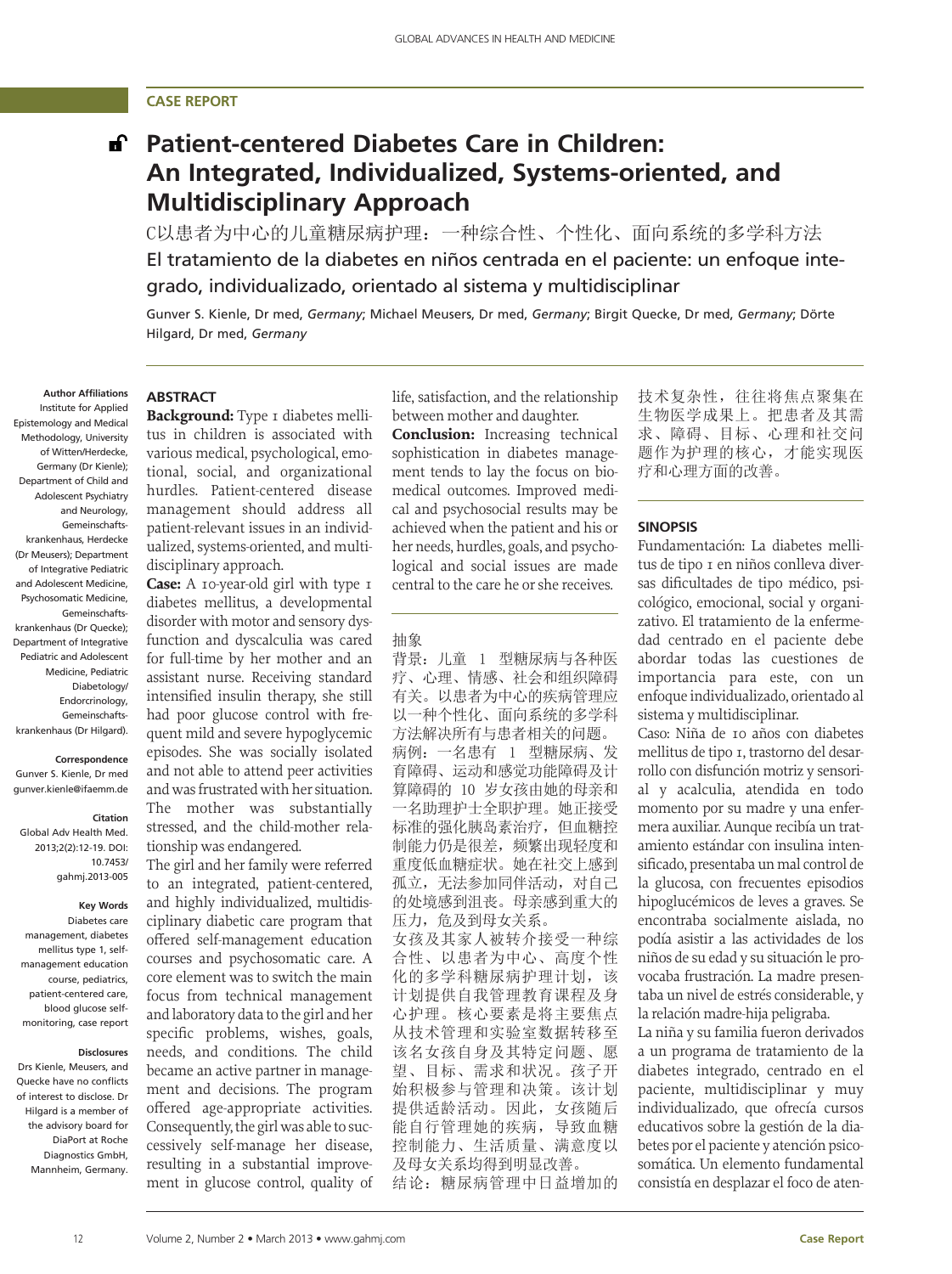ción de la gestión técnica y los datos de laboratorio a la niña y sus problemas específicos, sus deseos, objetivos, necesidades y enfermedades. La niña pasó a tener un papel activo en la gestión y en la toma de decisiones. El programa ofrecía actividades adecuadas para su edad. Como resultado, la niña fue capaz de gestionar su enfermedad en lo sucesivo, lo que dio lugar a una sustancial mejora en el control de la glucosa, la calidad de vida, la satisfacción y la relación entre madre e hija.

Conclusión: El aumento de la sofisticación técnica en el tratamiento de la diabetes tiende a centrar la atención en los resultados biomédicos. Puede obtenerse una mejora de los resultados médicos y psicosociales cuando el centro de atención se enfoca en el paciente y sus necesidades, dificultades, objetivos y problemas psicológicos y sociales.

#### **Introduction**

Type I diabetes mellitus is a serious common chronic disease in childhood with increasing incidence.1 It is caused by insulin deficiency usually following autoimmune destruction of the insulinproducing pancreatic beta cells. To prevent the many serious short-term and long-term complications associated with the disease, careful daily and lifelong management maintaining glucose control is essential. Continuous blood glucose monitoring, carbohydrate counting, multiple insulin injections per day, and adjustment for various activities, however, interfere with the routine of daily life. Families are often overwhelmed by the complexities, organizational obstacles, and life-threatening complications of the disease.

The cornerstone of diabetic care is comprehensive case management including intense education to enable self-management adjusted for the child's age and developmental stage and with assistance from caring and knowledgeable adults.<sup>2-7</sup> This allows for an increasingly flexible and independent lifestyle and participation in school and peer activities.<sup>8</sup> Still, the medical, emotional, psychological, social, and organizational needs of the children and their parents are highly complex, and the indispensable ongoing parental involvement affects the parent-child relationship.8 These complex issues are often only partly dealt with in diabetes management, which tends to focus on laboratory measurements and the sophisticated technical aspects of care.9 As a consequence, in many instances, optimal management is not achieved, blood glucose is not well controlled, children become unhappy and frustrated, and their healthy development and emotional maturation are endangered.

Gemeinschaftskrankenhaus Herdecke, an integrative anthroposophic hospital in Germany, has a large pediatric department that provides pediatric endocrinology and diabetic care, child and adolescent psychiatry, and psychosomatic medicine. A patientcentered diabetic care program offers an integrated, individualized, systems-oriented, and multidisciplinary approach, including full-time education courses. Many of the patients suffer from serious adherence problems, often complicated by behavioral, emotional, or developmental problems or by psychiatric disorders, with poor metabolic control. This article presents the application of a patient-centered approach for a diabetic child.

### **History and Presenting Condition**

A girl was diagnosed with insulin-dependent Type 1 diabetes mellitus at the age of 8 years (2009); she also had a developmental disorder with motor and sensory dysfunctions (treated with occupational and physical therapy). She had dyscalculia and was normally intelligent and talented and visited a school for physically handicapped children. She was overweight but not obese (body mass index [BMI] 21.8, ie, 90th-97th percentile). She had asthma that had been well controlled for years (using oral ketotifen, inhalative salmeterol, and a fluticasone aerosol inhaler). She lived with her mother, a gerontological nurse; had infrequent contact with her father, a bus driver; and had three older half-siblings. The parents were divorced. Major diagnoses of her family were cardiovascular and neoplastic diseases (cardiac infarction, carotid stenosis, atherosclerosis, hypertension, and renal carcinoma) and atopic dermatitis.

The girl had been treated with intensified insulin therapy according to standards, and she and her mother had initially received 12 hours of structured standard training in diabetes management (Figure 1). After the first 6 weeks, diabetes management and glycemic control had become very difficult. Blood glucose levels fluctuated drastically, and no clear rules and guidance for adjustment of insulin dosage were available or taught. Thirty to 60 mild and approximately one severe hypoglycemias occurred per month, and the latter had to be treated with glucagon. Along with her perceptual difficulties, the girl suffered from hypoglycemic unawareness. Especially during physical activities, the metabolic situation often got out of control. Injecting insulin at the same site repeatedly had caused a local lipohypertrophy, leading to unpredictable insulin pharmacokinetics (eg, delayed bioavailability, increased insulin effects during physical activities, and increased blood flow).

Caring for her daughter and monitoring blood glucose levels on an hourly or bihourly basis kept the mother occupied around the clock. She was considerably worried. Her engagement in other activities and personal interests was severely hampered. During school, the girl was constantly accompanied by an assistant nurse who monitored blood glucose and food intake, injected insulin, and called the mother hourly or bihourly. This resulted in maximum stress for the mother, complicated her work duties and her new relationship, and made her feel completely helpless, as though she were at the mercy of her daughter's glycemic levels and behavior.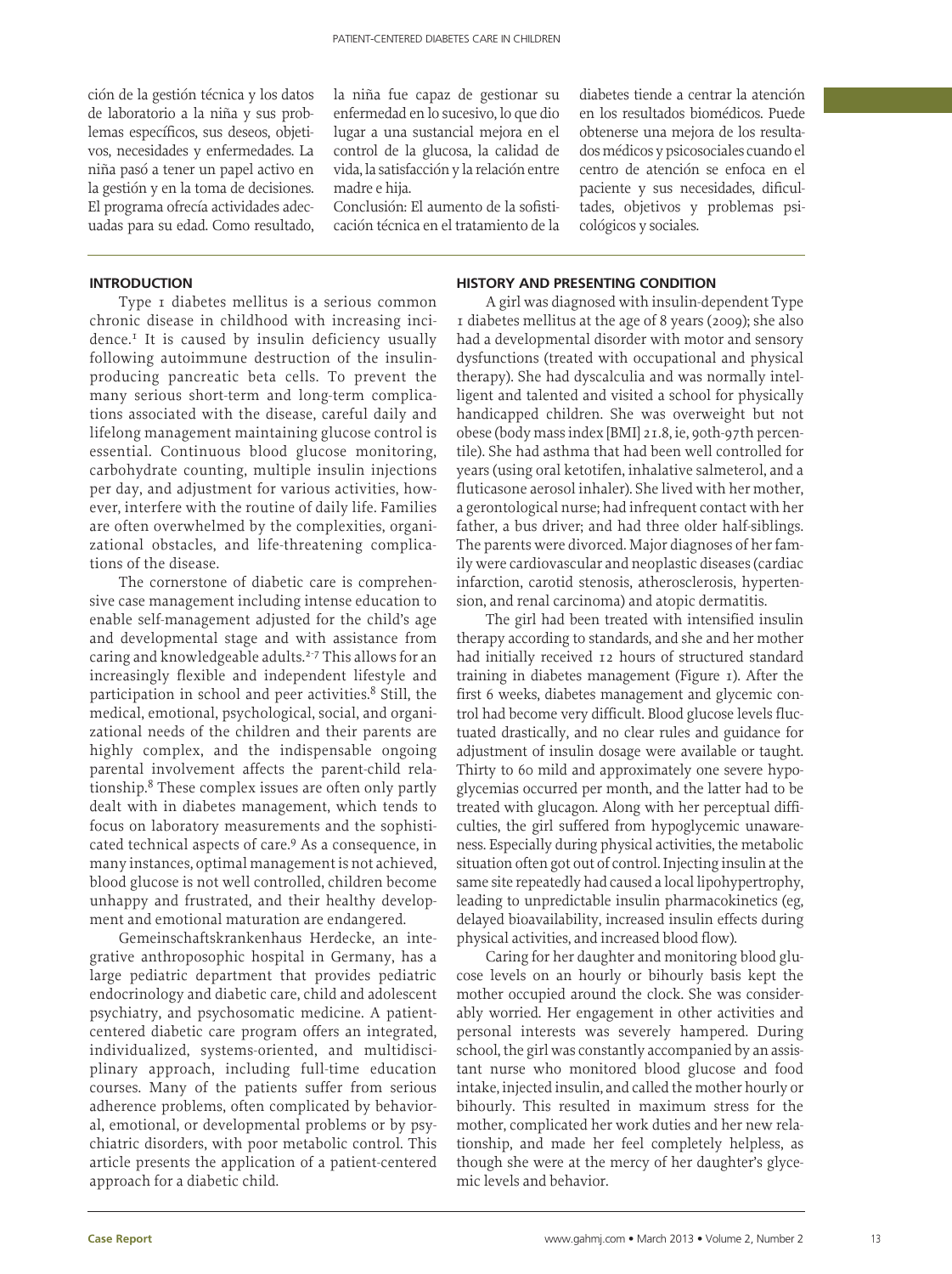

**Figure 1** Timeline of interventions and outcomes.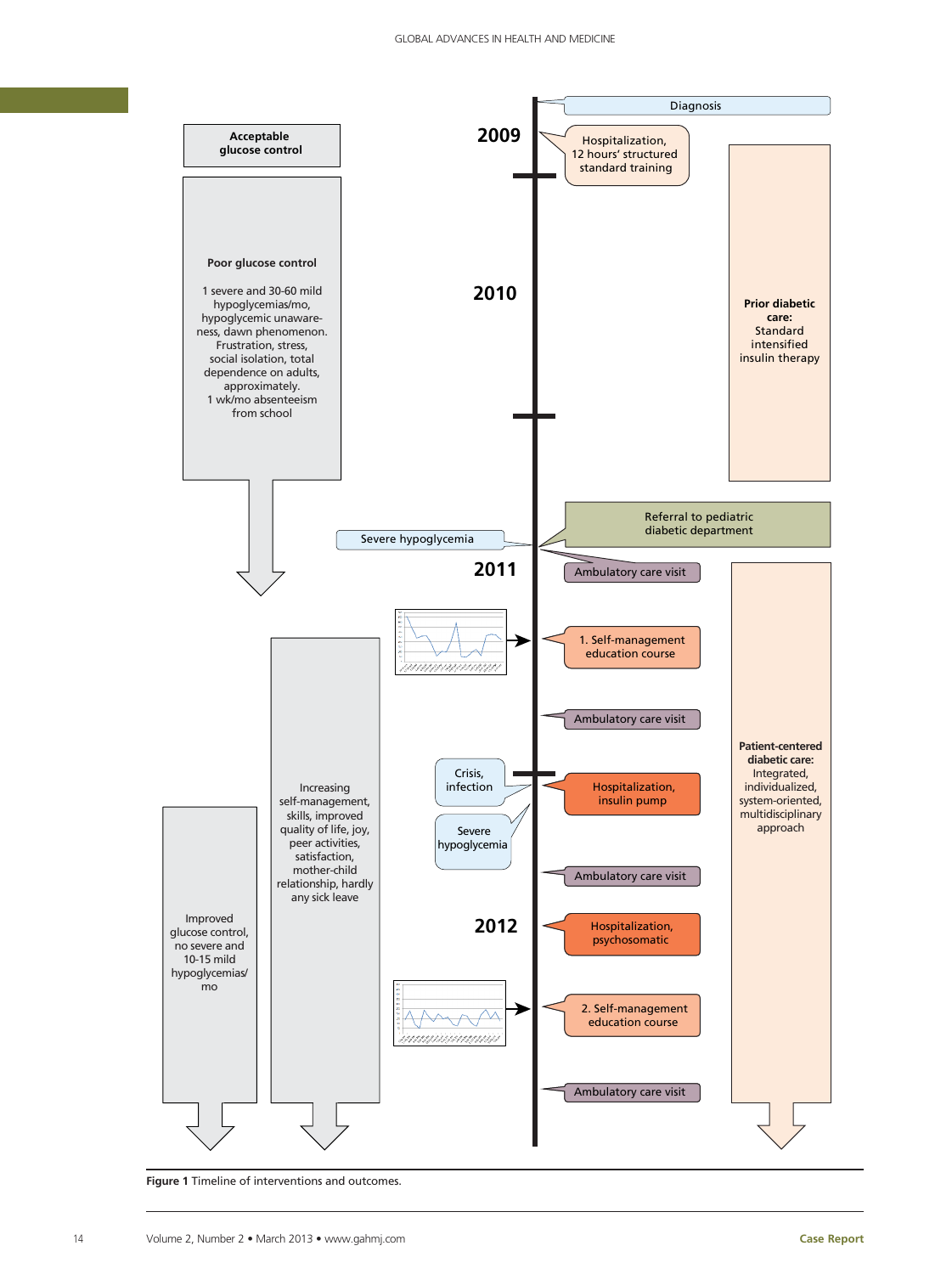The child played a passive role; she had no confidence in her abilities to share the management of her diabetes. The constant company of the assistant nurse sitting beside her in the classroom and complete lack of independence thwarted normal social interaction with peers and the ability to make friends and participate in normal activities; it endangered her psychosocial development and healthy self-esteem. Although actually of a cheerful character, the girl was frustrated, unhappy, and depressed in view of her difficult life situation, the "stupid" injections, the impossibility of self-determined activities, the many restrictions and limitations, and the exclusion from her peers. For instance, she was not allowed to swim due to the risk of hypoglycemia and drowning. She was threatened by severe hypoglycemia and endangered whenever she was without the support of accompanying adults; she was completely dependent.

At the age of 10 (May 2011), during a severe hypoglycemia, she was admitted to a hospital and then referred to the Pediatric Endocrinology and Diabetes Department of the Gemeinschaftskrankenhaus Herdecke, where she has been treated since then.

At the first consultation, besides her diabetic status, the physical examination showed sensory dysfunctions, including difficulties in spatial perception and in perception of her own movement. A slight generalized hypotonia was found, a left-sided tendency to walk on tiptoe rather than on the heel and a slight one-sided muscular spasm. No birth trauma or infections were reported. No other physical abnormalities were found. Auscultation of the lung was normal. Her mental, cognitive, and emotional status was completely normal. Her glucose levels fluctuated substantially (Figure 2) with a fasting plasma glucose of 45 mg/dL to 500 mg/ dL. Hb $A_{rc}$  was 7.9%. Due to her condition, she missed about 1 week of school per month.

#### **Intervention**

During the following year and a half, the girl had altogether four ambulatory diabetes care consultations, two more hospitalizations, two diabetes selfmanagement education courses, and continuous close telephone contact. During the education courses and hospitalizations, she also received art therapy—therapeutic sculpturing to improve her perception, in particular her perception of form and her ability to deal with Gestalt—and eurythmy therapy to improve her motor abilities and her developmental retardation, to help her learn about herself in a nonverbal manner, and to develop self-confidence.

#### **First Diabetes Self-management Education Course**

After initial consultation, the girl was admitted to the self-management education course for children of elementary-school age (August 2011). Organized according to a structured curriculum and time schedule and based on international standards<sup>2-4,6,7</sup> and integrating elements of behavioral therapy, this course primarily pursues a patient-centered, highly individualized and systems-oriented approach. It primarily focuses on the children's needs and characteristics.

For 1 week, a group of diabetic children live together in a kind of youth hostel. The atmosphere is recreational, with child-appropriate activities such as circus activities, leisure time and trips, mimicking normal daily life. The companionship and developing friendships with other children with diabetes brings a sense of normalcy to this condition. Struggling with similar difficulties and learning certain skills together relieves feelings of isolation in the children. Additionally, they are cared for by young adults who also have diabetes and are able to manage their condition. The education of all aspects of diabetes management—details on the disease, physiologic responses, blood glucose monitoring and interpretation, food intake, calculating and injecting insulin, and other relevant information and skills—is integrated into normal daily life and leisure activities. The goal is to unobtrusively train the children in managing the disease but not making it the focus of their lives. The starting



**Figure 2** Blood glucose level (mg/dL) on 2 consecutive days at the beginning of the first diabetic training, August 2011.

point for the training is the child's respective problems, wishes, expectations, and goals, and his or her cultural, social, and family background. It makes intense use of the child's healthy resources, which often have to be discovered first. In all steps, the child is an active participating partner. Every day, the individual learning units are planned and discussed with the child: for instance, learning the consequences of physical activities on their glucose control and how to prepare for it, such as eating in advance. Learning new skills is rewarded: During social gatherings in the evening, the child is allowed to choose a small toy out of a box while the other children applaud. Punishments are avoided. No activity is forbidden; everything (eg, swimming) is allowed, but children are prepared for it and supervised. The training is provided by a multidisciplinary team: pediatric diabetes specialists, an endocrinologist, a diabetes adviser, a dietitian, a pediatric nurse, a teacher, and a child and adolescent psychiatrist. Parents as well as siblings and close friends are integrated within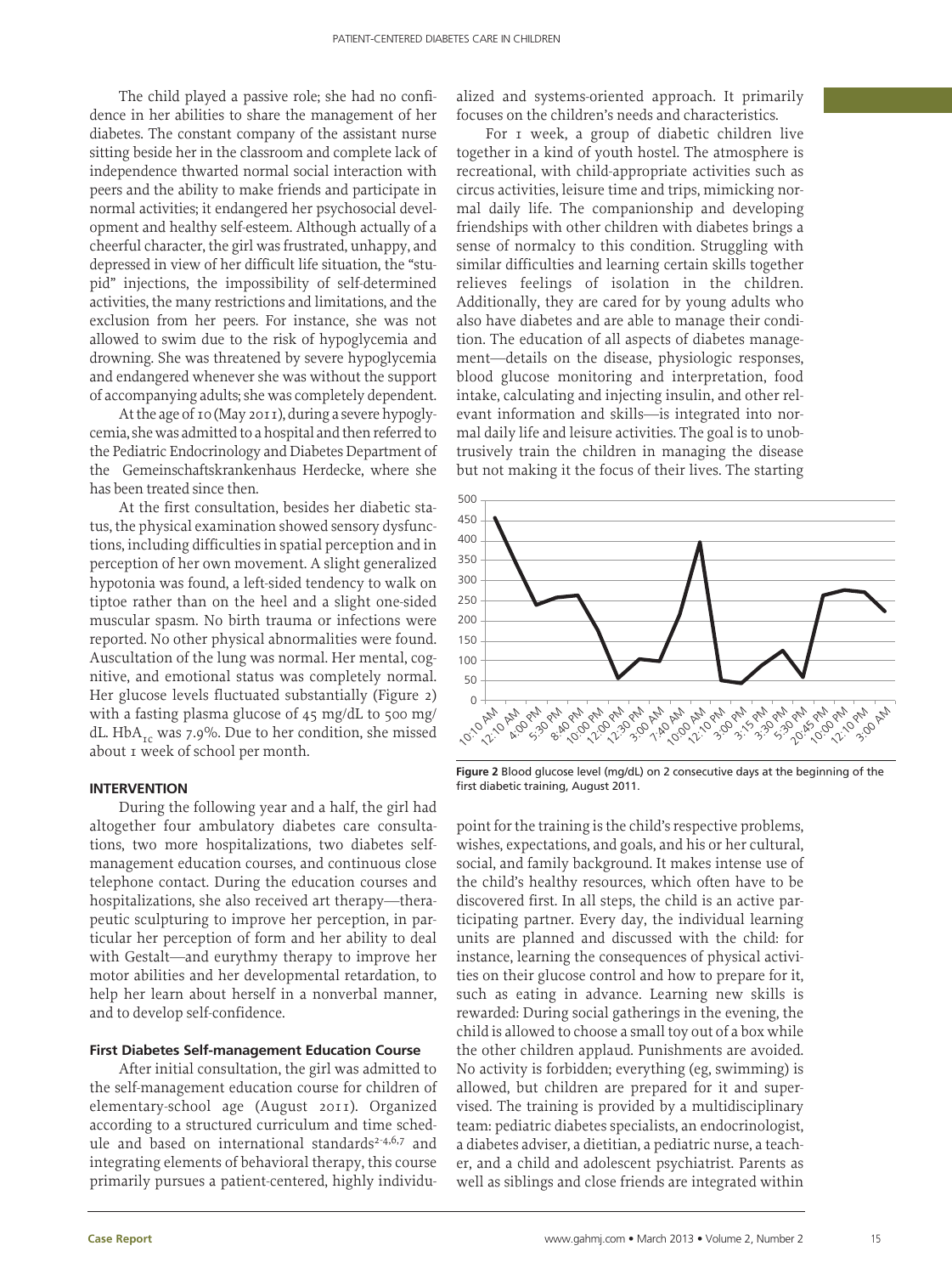the training process, but they do not accompany the children during the course.

The girl was trained in diabetes self-management. She learned to inject herself using varying injection sites. Considering her perceptional difficulties, she was intensely trained to notice and correctly interpret hypoglycemia symptoms, to handle her metabolic status during physical activities, to adhere to schedules for blood glucose monitoring, and to calculate the insulin dosage. This was particularly difficult due to her dyscalculia. To help her, specific schemata and tables were developed: in the tables, the counted carbohydrates were allocated to a specific factor for multiplication (eg, 30 g carbohydrates x 1.5) and then adapted to the blood glucose level. The multiplication factor varied by individual and during the day and has to be repeatedly adapted for the child. This schema enabled the girl to determine the appropriate insulin dosage, which enabled her self-management despite her dyscalculia. Other unfavorable habits and their potential disadvantages were discussed from the girl's point of view, and new arrangements were made (eg, reducing the large amount of food intake in the evening). The girl participated in all decisions and planning of all details, and all discussions took place when the child felt emotionally comfortable. Goals were written down. If goals could not be reached, reasons were discussed and the intent recalled but without any hint of blaming, and achievement of the goal was rewarded.

During the course, parents are trained for 1 day as well. Meanwhile, the children go on an excursion and learn how to handle metabolism during intense outdoor activities. The parents are informed about their children's new competences and are trained for their part. Together with other parents, they attend a discussion and support group with a child and adolescent psychiatrist on topics related to the care of children with chronic diseases: the necessity to guide children and to increase their autonomy; the necessity to develop confidence in the children's ability, to encourage them, and to allow the children to make mistakes; the persistent anxiety of the parents, such as concerns about making mistakes and fear of hypoglycemia and its potential fatal consequences. In the case of this girl, her mother's anxiety was in a constant conflict with any autonomous activities of the daughter. The parents are also informed during the course about hypoglycemia and its treatment by the body's own glucagon, by glucagon injections or by oral carbohydrates, and they are informed that hypoglycemia rarely leads to death or permanent damage. Lay information on hypoglycemia has often deeply worried the parents. Parents are further supported by guidebooks.<sup>10,11</sup>

During the course, the girl developed well; she enjoyed learning and was proud of her new skills and competencies. On the last day, she performed a little artistic circus feat. While before the training course she had played a rather passive role in her care and was primarily cared for by others, she was now in the center

of care and actively participated in and increasingly self-managed her metabolic situation, which gave her great pleasure. Her mother was happy about and proud of her daughter's new competencies.

### **Hospitalization**

Six months after this first educational training course, the girl was readmitted to the hospital. During an infection, her metabolic situation had gotten out of control. Again the mother was very anxious, fearful for her daughter and afraid of making mistakes. She was heavily burdened by the exhausting situation. As the glucose control was still difficult and as the girl also had high glucose levels in the morning, an insulin pump was agreed upon. The mother was skeptical about whether her daughter would be able to handle the pump. The girl was trained in managing the pump. The basal rate of the pump (Paradigm Veo, Medtronic, Minneapolis, Minnesota) was adapted for different types of days: for weekends with few activities (8.8 units short-acting analogue, insulin aspart/day), for school days with intense activities (3.1 insulin units/day), and for days in between (3.8 insulin units/day). To further optimize the pump's effectiveness, the circadian basal rate was individually adapted based on a fasting test (Figure 3). The pump's calculator also supported the girl in calculating her bolus dosages. With this support, glucose control was substantially improved. As the girl still had difficulties recognizing hypoglycemic symptoms, a sensor for continuous glucose monitoring also was introduced (sensor-augmented insulin-pump therapy, Medtronic MiniLink Continuous Glucose Monitoring system). However, after some months of usage, the girl rejected this sensor and limited its use to specific situations; its frequent beeping provoked constant tension and undermined the confidence in her own management. In her view, the sensor was more a nuisance than a help.



**Figure 3** Individually adapted circadian basal rate of the insulin pump.

During this training, the persistent anxiety and fear of the mother became obvious again, and she had difficulty dealing with the increasing autonomy of the child. The girl, on the other hand, was in the conflict of pursuing independence and competence but also wanting to avoid troubling and frightening her mother by making mistakes. Furthermore, the school as well as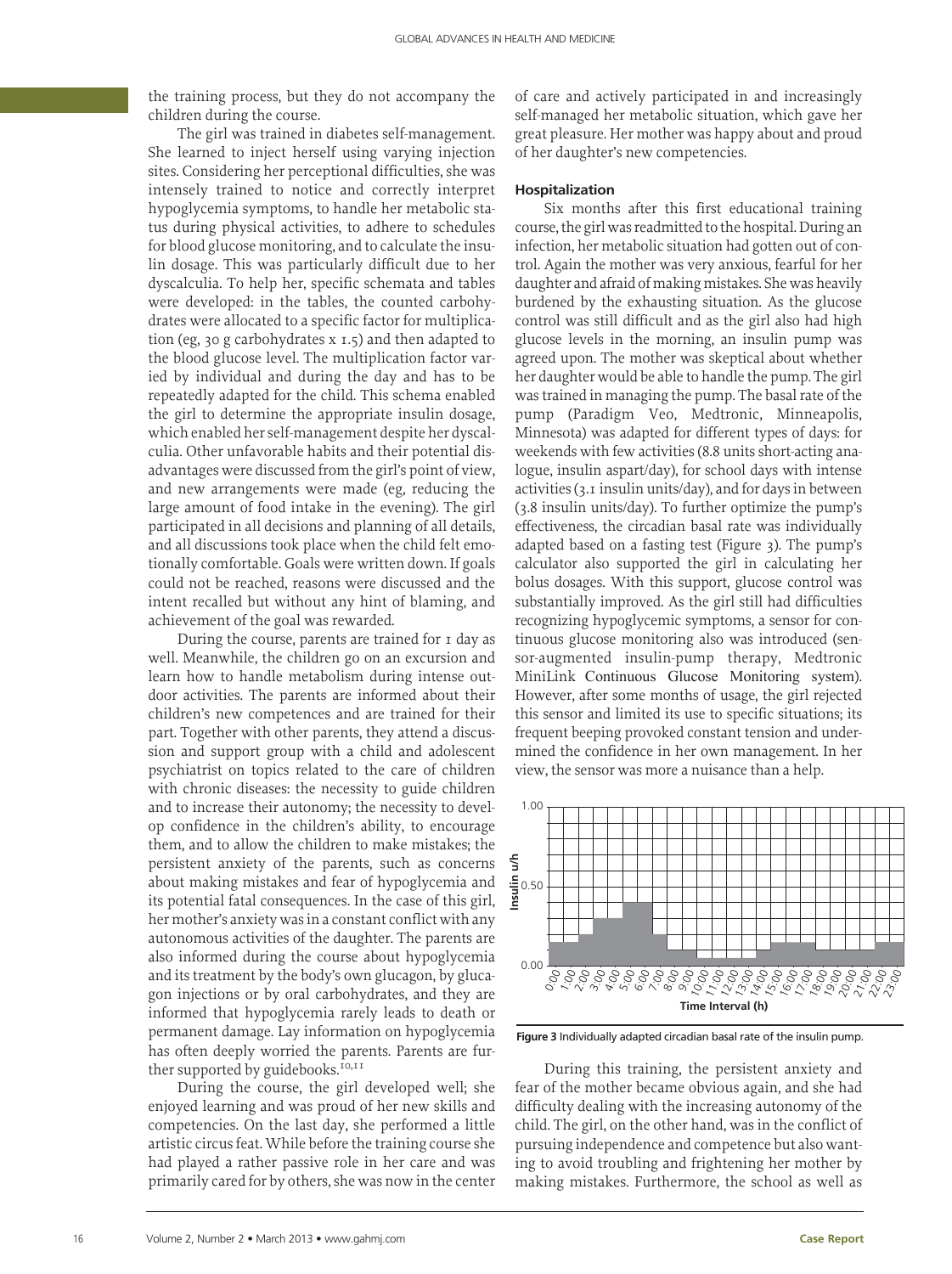the nursing assistant, who still accompanied the girl constantly, declined to change any practices and did not accept or support the increasing autonomy and self-competence of the girl. Therefore, the girl was admitted to the psychosomatic department of the hospital in May 2012. The intent was to help the girl achieve a level of independence and self-competence appropriate for her age and to establish a stable mother-daughter relationship not based on anxiety. During this hospitalization, the girl was further trained in diabetes management in the school of the hospital. Her mother and father had regular consultations and were both trained further in diabetes management tailored to the needs of their daughter. Her school teacher and nursing assistant, as well as a close friend and peer of the girl, also were trained. On weekends, the girl tried staying at home and applying the newly learned abilities and interaction with her mother in her everyday situation. For this purpose, goals for each weekend were document at the beginning of the weekend, and the respective successes and failures were reported at the end. All successes were rewarded (eg, when the girl remembered on her own to measure blood glucose or to inform her mother).

## **Second Diabetes Self-management Education Course**

During summer 2012, the child attended the diabetes self-management education course a second time. In the introductory consultation, when individual goals are set, the child responded to the questions about hurdles of her diabetic condition with, "Nothing; I can live well with it." The mother reported some limitations as spontaneity was still somewhat affected (a frequent response from parents); however, she now had full confidence in her daughter's skills and competence; she was managing her condition well. In the group of diabetic peers, the girl noticed how well she was able to handle the situation and how well she was integrated into the group. This strengthened her self-confidence. During the course, the recognition of hypoglycemia was again taught intensely with a special program. She explored her feelings at the beginning of hypoglycemic situations and discovered a feeling of warmth, which occurred regularly in these situations. Furthermore, she performed certain exercises, which she could manage under normal conditions but not during the hypoglycemic situation (eg, walking backward or calculating five times-tables backward. This was an easy test, one she could conduct everywhere to recognize a hypoglycemia beginning. The girl was also trained to self-manage lunch in school and to involve a school friend who was also integrated in the training course.

### **Diary, Ambulatory Diabetes Care, Telephone Consultations**

In the program, the children continuously keep a handwritten diary, recording items such as the following: blood glucose levels, food intake (carbohydrates), special events, hypoglycemias and management, injected units of insulin per amount of carbohydrates and measured glucose level, illnesses, physical activities, and excursions. This is also a tool for self-reflection and learning. During ambulatory diabetes care, the child first meets the diabetes adviser: basic measurements are made, injection sites inspected, the diary and its special noted events reviewed. Details and hurdles of diabetes management are discussed, training elements reiterated, technical devices supplied or organized. Afterward, the child is seen by the doctor (a pediatric diabetes specialist). Here, management of diabetes and of everyday situations is discussed, new steps to be learned are outlined, and difficulties are identified and discussed. Laboratory results (particularly  $HbA_{1c}$ ) are reviewed only at the very end to prevent them from being the primary focus. Parents and children also have the ability to call the diabetes specialist or diabetes adviser as often as they have questions or worries. This reassures families and reduces stress tremendously.

# **Outcome**

After these complex treatments and training courses, the patient's metabolic control substantially improved (Figure 4). The girl is now increasingly able to self-manage her diabetes according to her age and to seek help when necessary. The school still insisted on a nursing assistant, the involvement of whom, however,



**Figure 4** Blood glucose level (mg/dL) on 2 consecutive days after first diabetic training, improved self-management including insulin pump, psychosomatic treatment for May 2012; representative of the following months.

is now unobtrusive and discrete. Also in school, the girl manages her condition mainly by herself. She gets along in school very well, can attend all school activities (including a forest group and school trip), is a good pupil, and requires hardly any sick leave anymore. She has gained motor skills, can engage in sports and other leisure activities, and goes swimming. Her social activities have increased. Her improved self-esteem is apparent in all areas, and she has developed into a cheerful child. She is fully supported by her mother and collaborates well with her. The mother is proud of her daughter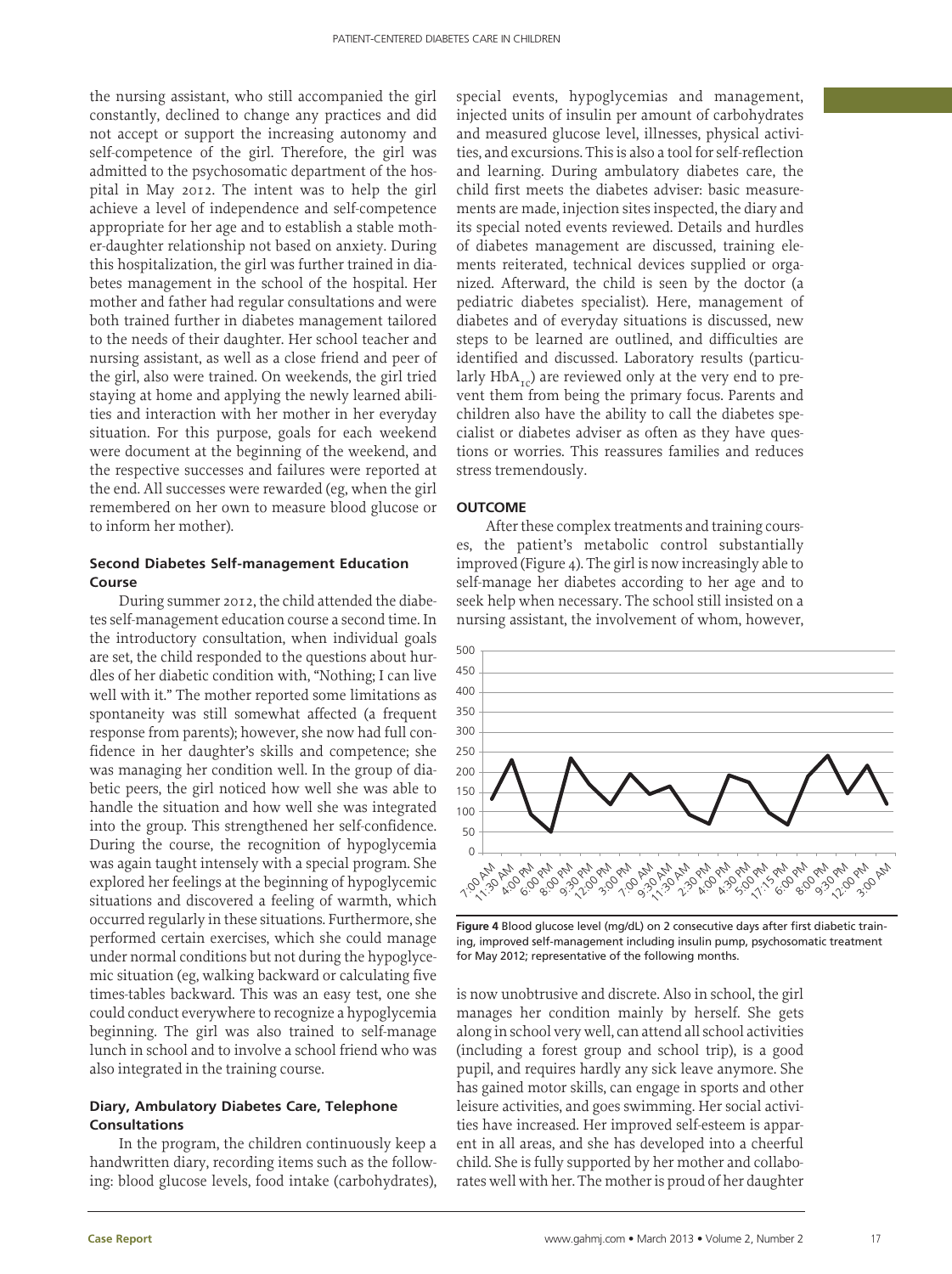and her development. The mother's work situation is much more relaxed, as she is not constantly contacted anymore. Both the girl and her mother are highly satisfied with the course of the disease and its management.

Mild hypoglycemias are now reduced to 10 to 15 per month. The previously frequent severe hypoglycemias had occurred once during the treatment and training period (during school, despite the company of the nurse assistant; see Figure 1) and had been treated with glucagon injection. Since then, no severe hypoglycemia has occurred. Her fasting plasma glucose is now 70 mg/dL to 150 mg/dL, and her  $HbA_{1c}$  is 7.0%. With an appropriate set of guidelines, the glycemic control has improved substantially. The girl can now handle hyper- and hypoglycemia herself and recognizes hypoglycemic episodes much better. The fluctuations in blood glucose levels have diminished, including during physical exercises. The overweight remained largely unchanged (BMI now 23.3, 90th-97th percentile). No adverse effects or adverse or unanticipated events were observed.

### **DISCUSSION**

The difficult metabolic situation, deep frustration, and stress of a diabetic child and his or her parent(s) could be substantially improved by completely changing the focus of diabetic care. Initially and despite standard medical care, there had been strong fluctuations of the blood glucose levels with frequent hypoglycemic episodes and complete dependency of the girl on adults, which had led to anxiety and social isolation. The girl had played a passive role in her care. Medical information and standardized training had been provided on an intellectual, theoretical level, not specifically accounting for the child's individual situation and her developmental and healthy capacities.

The core of the presented intervention was to switch the primary focus of the diabetic care directly onto the child and her context, needs, wishes, competences, and hurdles, and an age-appropriate, active partnership. This also meant that monitoring, laboratory data, and technical aspects of management were removed from the center of the focus to become secondary, supportive, and less obtrusive. Through systems-oriented care, all of the relevant issues were addressed within the same process. The training and its schedule evolved out of the daily needs and specific characteristics of this child. The child—rather than her glucose levels—was the focus of interest.

Patient-centered care is a ubiquitously recognized goal in diabetes care; still, one of the greatest challenges is turning this often rather rhetorical goal into a clinical reality. The increasing technical sophistication and the focus being laid on measuring and recording biomedical outcomes threatens to distract practitioners from compassion, communication, and the health outcomes that matter to children.12 Children have a varied experience of being involved in their care and in fact usually occupy a marginal role. Decisions are often made by

parents or healthcare professionals while children tend to be seen as inactive, passive, or incompetent. Age, maturity, and a presumed lack of the cognitive abilities to understand medical terminology and complex treatment information are seen as major constraints on their active participation. However, children express a strong desire to be engaged and have their voices heard in decisions.<sup>13,14</sup> With appropriate medical care and diabetes training, children can gain high levels of understanding and skill and are able to make informed decisions in their own best interest, even at a young age.15

Pediatric diabetes education still has to identify how best to support children and adolescents—how to integrate intensive insulin dose adjustment into daily routines; adequately teach the various necessary skills; delegate and share responsibility for daily self-management tasks; find a workable balance between delegating too much responsibility too soon or being too protective; enhance the communication skills required for continued parent and adolescent motivation and empowerment; and prevent families from entering the vicious circle of frustration and diabetes burnout<sup>12</sup>thus enabling good quality of life, healthy development, emotional maturation, and the diabetic children's key goals: to be "normal" and "get on with their lives."15

Self-management education courses that are attended by the children full-time in a normal childadequate setting are essential to this pursuit. They facilitate really getting to know the child, discovering his or her strengths and recourses, and identifying skills the child will be able to manage. An exact knowledge of the child's abilities is indispensable when helping him or her to take on far-reaching responsibilities. Also, the behavioral modifications that are intended by the training process will work only when it takes place in an atmosphere and setting resembling normal everyday life. Furthermore, the necessary trust to address all prevailing problems depends on the familiarity and comfort of the setting. The close contact to peers and young adults struggling with and managing the same condition is of great support for the children and their growing self-esteem. Neither the ambulatory nor the hospital setting suits this purpose, as neither is adequate for the child nor resembles daily life. Isolated ambulatory visits provide advice to the parents but without any real connection to the child. Hospitalization constrains children's active participation in their care. Although they are willing to endure hospitalization in order to get better, they express fear and anxiety about and a dislike for hospitalization.<sup>13</sup>

In the case of this patient, her strengths were maximally used. This was possible because her strengths and weaknesses were well known: she was normally intelligent and very cautious; her weak points were dyscalculia (low numeracy skills are adversely associated with diabetes control<sup>16</sup>), perceptional difficulties, and activity-dependent poor control of the metabolism. Addressing these, in addition to placing her and her specific wishes and troubles in the center of care, enabled individually